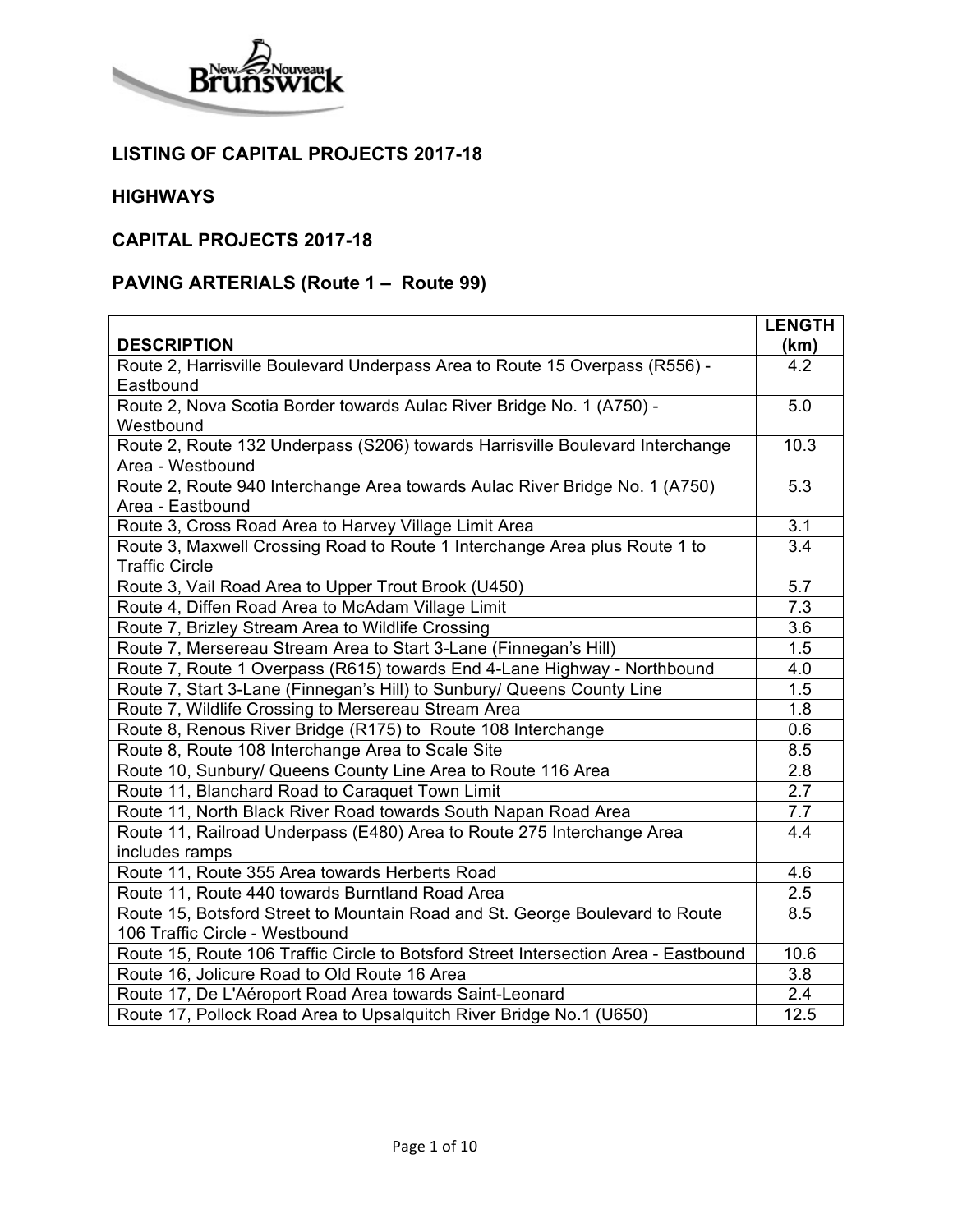

## **CAPITAL PROJECTS 2017-18**

# **PAVING COLLECTORS (Route 100 – Route 199)**

|                                                                             | <b>LENGTH</b> |
|-----------------------------------------------------------------------------|---------------|
| <b>DESCRIPTION</b>                                                          | (km)          |
| Route 101, Sullivan Road to Eagle Rock Road                                 | 1.4           |
| Route 102, Devils Back Brook No. 1 (D340) to Doe Road                       | 5.3           |
| Route 105, Tobique River Dam No. 1 to Route 390                             | 2.2           |
| Route 107, Route 148 towards Stanley Village Limit                          | 7.6           |
| Route 108, Grand Falls Town Limit to Drummond Village Limit                 | 1.4           |
| Route 108, Route 8 Interchange Area to Hydroline Area                       | 4.0           |
| Route 108, Route 385 to Tobique River No. 4 (T400)                          | 4.7           |
| Route 117, Sargent Road to Escuminac Point Road                             | 2.0           |
| Route 121, Kennebecasis River No. 6 (K115) towards Lower Cove Road          | 0.5           |
| Route 121, Route 855 towards Norton Village Limit                           | 3.1           |
| Route 126, Trout Brook No. 4 (T500) Area towards St. Augustin Road          | 3.2           |
| Route 133, Pointe-à-Nicet Road to Cap-Pelé Village Limit                    | 3.9           |
| Route 134, Bateman Brook No. 2 (B180) Area towards Route 11 Overpass (S304) | 4.5           |
| Route 134, Saint-Louis-de-Kent Village Limit to Route 117                   | 2.6           |
| Route 134, Route 535 Area to entrance to Kent park area                     | 6.1           |
| Route 144, Rivière-Verte Bridge No. 1 (G605) to Doucet Road                 | 1.1           |
| Route 145, Honore Lane to Pokesudie Road                                    | 1.7           |
| Route 148, Canada Street to Fredericton City Limit                          | 7.2           |
| Route 150, Frigault Road Area to Route 11                                   | 3.4           |
| Route 180, 2009 Contract to Caribou Mines Road                              | 6.8           |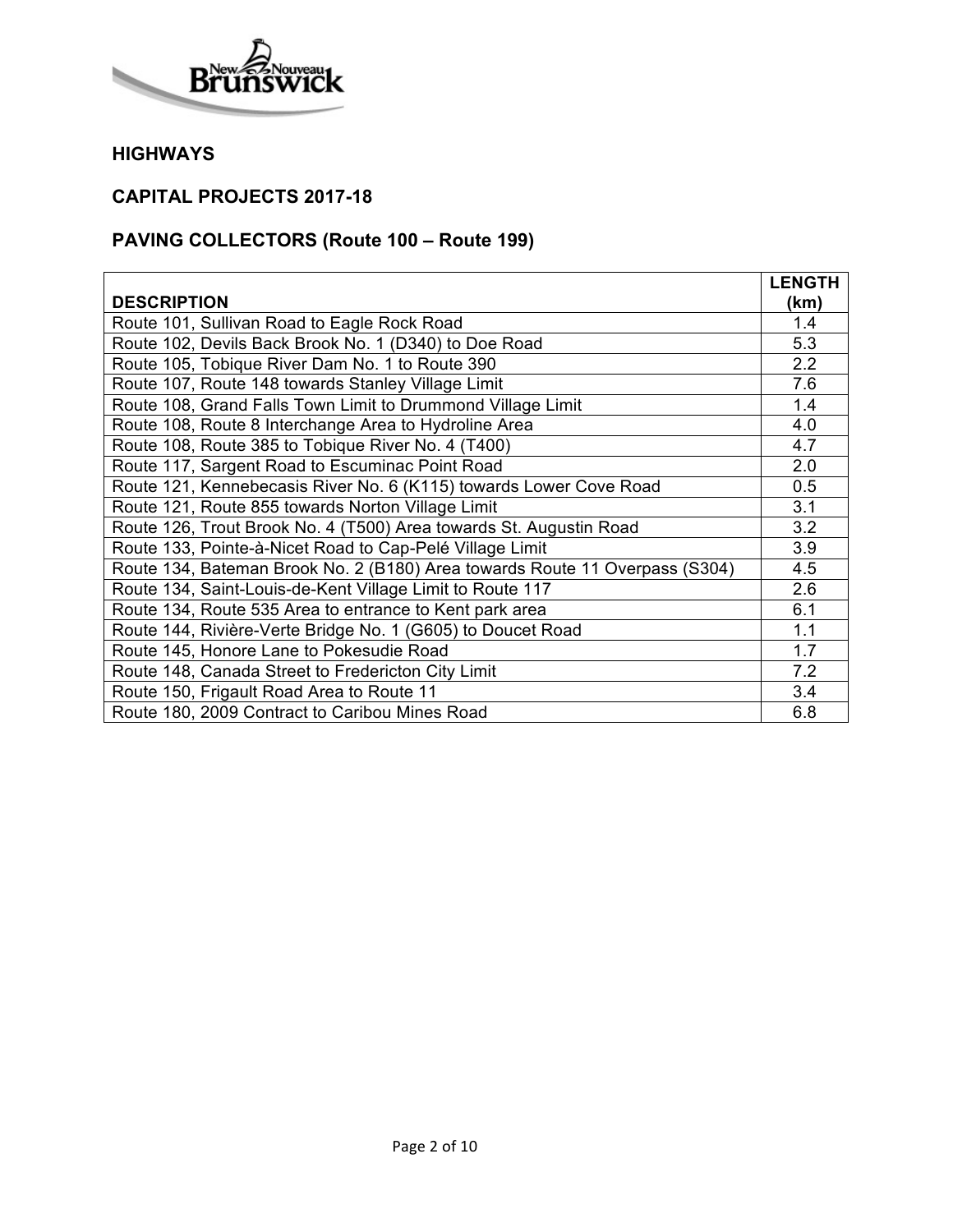

## **CAPITAL PROJECTS 2017-18**

# **PAVING – LOCALS (Route 200 – Route 999 and Named Roads)**

|                                                                      | <b>LENGTH</b> |
|----------------------------------------------------------------------|---------------|
| <b>DESCRIPTION</b>                                                   | (km)          |
| Haché Road, Route 11 to Rivière-du-Portage Sud Road                  | 2.8           |
| Homestead Road, Route 112 Area to 2015 Contract                      | 5.9           |
| Indian Mountain Road, DTI Maintenance Depot Area to Route 490        | 1.8           |
| Nicholas-Denys Road, 2016 Contract to Trois-Cantons Road             | 2.5           |
| Pokesudie Road, Route 145 to end of designation                      | 0.7           |
| Rocky Road, Route 105 to Route 616                                   | 1.5           |
| Route 280, Route 134 to Route 11 Overpass (D545)                     | 0.7           |
| Route 280, LeBlanc Road Area to Eel River Village Limit              | 2.2           |
| Route 313, Gauvin Road to Barachois Road                             | 1.6           |
| Route 320, Grande-Anse Village Limit Area towards Frigault Lane Area | 1.3           |
| Route 340, 2015 Contract towards Canobie Road Area                   | 1.4           |
| Route 340, Canobie Road Area to Powerline Area                       | 3.5           |
| Route 385, Ogilvy Lane Area towards Barrett Lane                     | 5.3           |
| Route 415, Route 8 Area to Lake Brook No. 2 (L050) Area              | 0.8           |
| Route 430, Stella Street Area to Powerline Area (2014 Contract)      | 3.6           |
| Route 480, Barrieau Road to Petite Branche du Nord Road Area         | 4.6           |
| Route 480, Petite Branche du Nord Road Area to Ouellette Road Area   | 1.6           |
| Route 515, De la Pointe Road towards Bourgeois Road                  | 2.8           |
| Route 515, Mill Creek Road Area to Bouctouche Town Limit             | 2.5           |
| Route 530, Dundas Cove Road to Grand-Digue Road                      | 3.6           |
| Route 535, De Quai-Saint-Thomas Road towards Anselme Road            | 3.2           |
| Route 616, Holyoke Road to Kee Road                                  | 2.1           |
| Route 620, Hurlett Road Area to Route 617 Area                       | 5.0           |
| Route 630, Route 3 to Barber Dam Road Area                           | 6.0           |
| Route 630, York/ Charlotte County Line Area to 2016 Contract         | 2.7           |
| Route 790, Basin Road Area to Maces Basin (M006)                     | 2.8           |
| Sormany Road, Sainte-Louise Road to Lugar Road Area                  | 2.5           |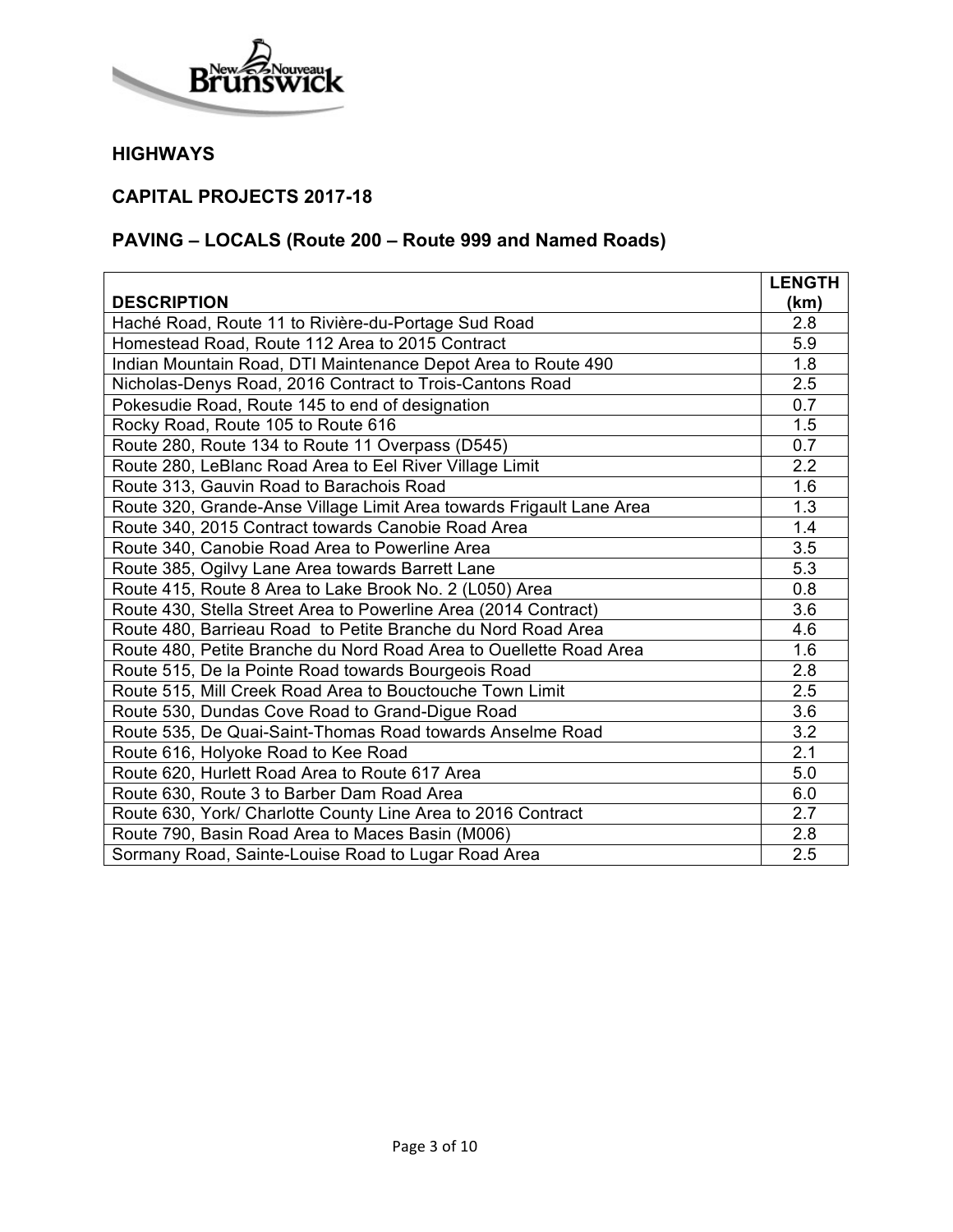

# **CAPITAL PROJECTS 2017-18**

### **GRADING**

|                                                                             | <b>LENGTH</b> |
|-----------------------------------------------------------------------------|---------------|
| <b>DESCRIPTION</b>                                                          | (km)          |
| <b>Charters Settlement Road Upgrade</b>                                     | 1.4           |
| Haché Road, Route 11 to Haut-Rivière-du-Portage Road (Carryover)            | 2.7           |
| Kelly Road, Route 130 towards West River Road                               | 3.0           |
| Mill Hill Road                                                              | 0.6           |
| Route 105, Currie Mountain towards Route 104 (Multi-Year)                   | 2.9           |
| Route 126, Collette Area Curves - Job 2                                     | 1.7           |
| Route 275, Val D'Amour Road Intersection                                    |               |
| Route 385, Four Mile Brook Area to Dickensen Brook Area (Multi-Year)        | 2.4           |
| Route 480, Saint-Athanase Road Area                                         | 1.2           |
| Route 645, Tracy Area - Realignment                                         | 0.5           |
| Route 770, St. George to Red Rock Road Area - Slope Stabilization (2 sites) | 0.4           |
| West River Road, Argosy Road Area towards Kelly Road - Realignment          | 0.7           |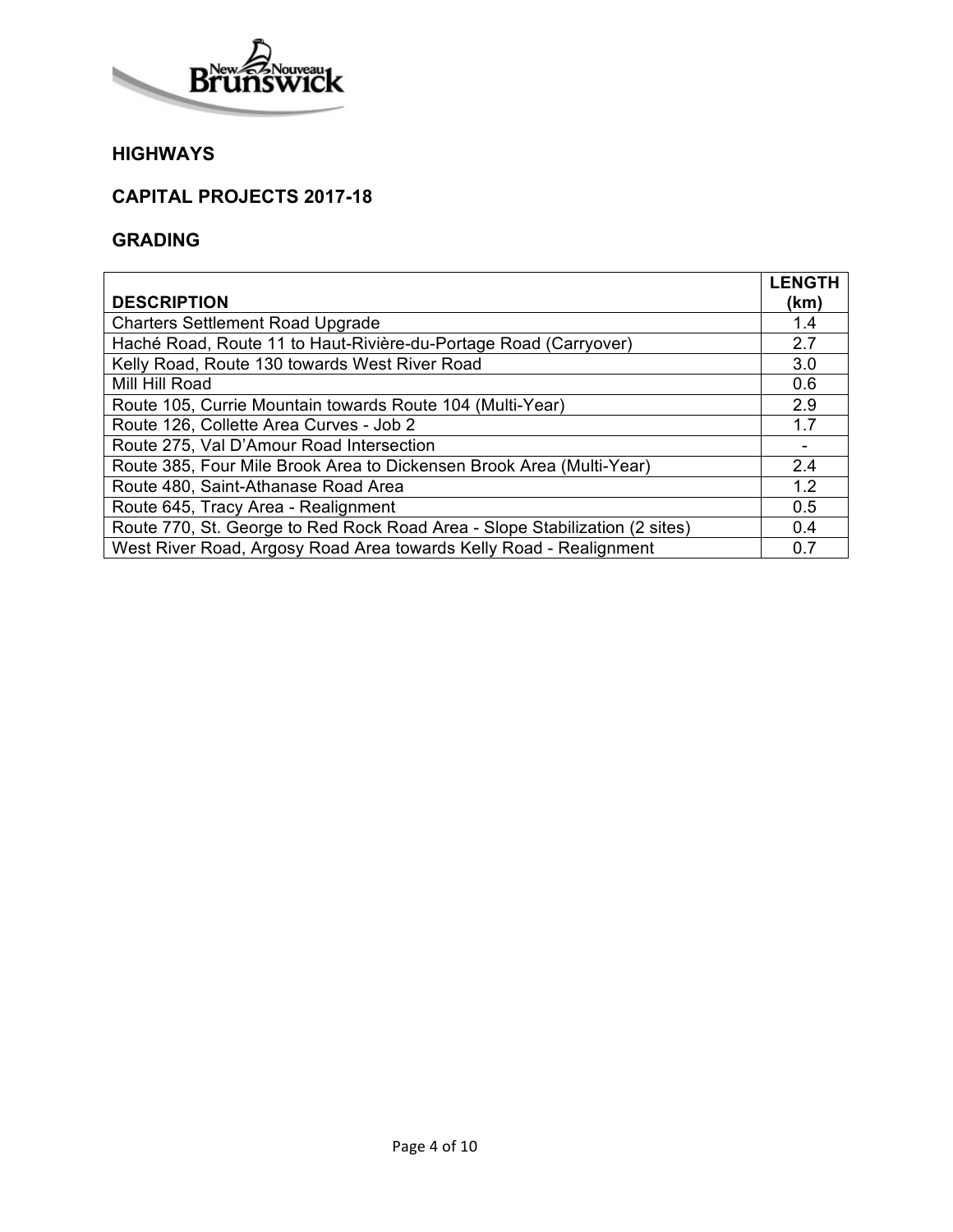

#### **CAPITAL PROJECTS 2017-18**

## **WILDLIFE MANAGEMENT**

|                                                                               | <b>LENGTH</b> |
|-------------------------------------------------------------------------------|---------------|
| <b>DESCRIPTION</b>                                                            | (kmˈ          |
| Route 2, Route 122 to Charlie Lake Road (Wildlife Fence/ Wildlife Structures) |               |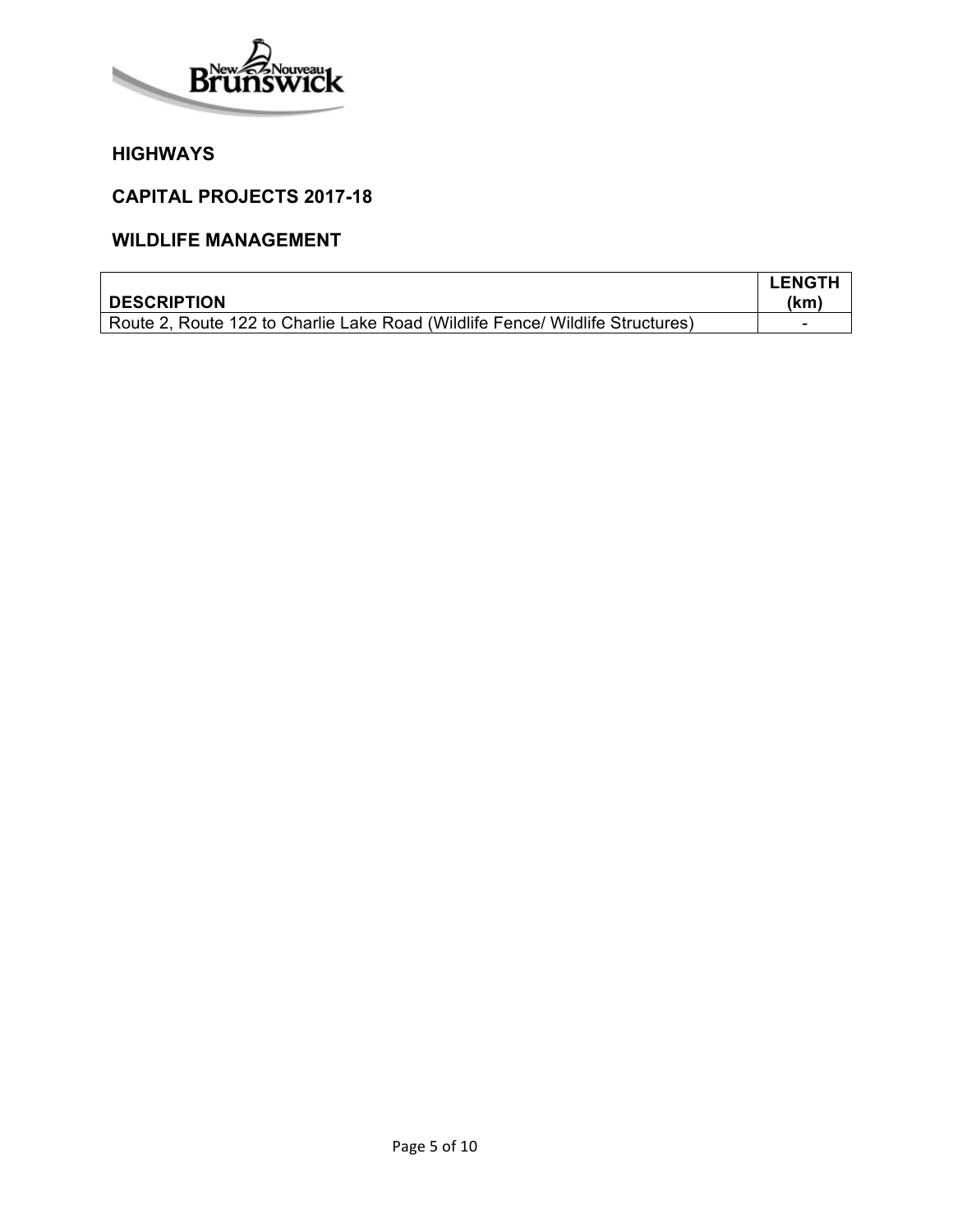

### **CAPITAL PROJECTS 2017-18**

# **LARGE CULVERTS**

| <b>DESCRIPTION</b>                                            | <b>LENGTH</b><br>(km) |
|---------------------------------------------------------------|-----------------------|
| Bear Creek Culvert No. 1 (WU14), Aboujagane Road              |                       |
| Carters Brook North (WS21), Route 935                         |                       |
| Culvert No.14 (SS05), Route 7 & Acamac Backland Road (SS14)   |                       |
| Culvert No.19 (QP14), Route 7 & Culvert No.20 (QP15), Route 7 |                       |
| Fisher Brook Culvert No. 1 (YS20), Route 8                    |                       |
| Foley Brook Road Culvert No. 1 (VD13), Foley Brook Road       |                       |
| Hughes Brook Culvert No. 2 (YS38), Route 10                   |                       |
| Luke Brook Culvert (L952), Des Leger Road                     |                       |
| Trout Stream Culvert No. 1 (GT10), Alderwood Road             |                       |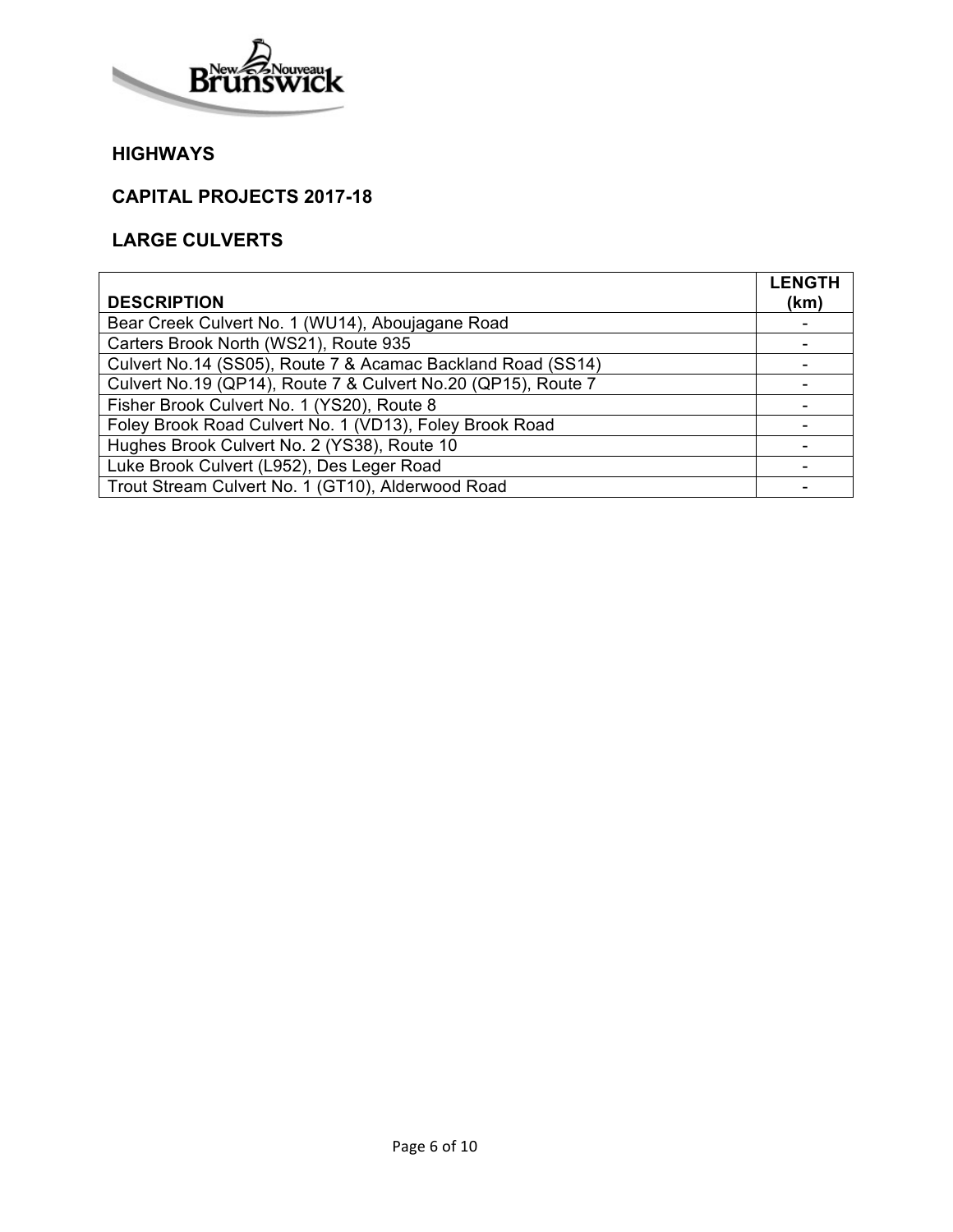

## **BRIDGES**

# **CAPITAL PROJECTS 2017-18**

#### **BRIDGES**

|                                                                                   | <b>LENGTH</b> |
|-----------------------------------------------------------------------------------|---------------|
| <b>DESCRIPTION</b>                                                                | (km)          |
| Baxter Brook Bridge No. 1 (B201) (Carryover)                                      |               |
| Bradley Brook Culvert No. 3 (B676), Route 148                                     |               |
| Florenceville Bridge (F470), Route 130 - Phase 1 Rehabilitation (Multi-Year)      |               |
| Gaspereau River Bridge No. 1 (G135), Route 505                                    |               |
| Hailes Brook Bridge No. 1 (H020), Route 265                                       |               |
| Hawkshaw Bridge (H385), Hawkshaw Bridge Road - Phase 1 Rehabilitation             |               |
| (Carryover)                                                                       |               |
| Jonathan Creek No. 4 (J540), Route 128 & Jonathan Creek No. 4.1 (J560), Bingham   |               |
| Street & Jonathan Creek No. 4.25 (J580), Jonathan Avenue                          |               |
| Lamèque-Shippagan Bridge (L100), Route 113 - Phase 1 Rehabilitation               |               |
| Little Bouctouche River No. 1 (L345), Route 134 - Phase 2 (Multi-Year)            |               |
| Little River No. 3 (L550), Hickey Road                                            |               |
| Little Tracadie No. 2 (L695), Route 365 (Multi-Year)                              |               |
| Lorneville Creek No. 1 (L835), Lorneville Road                                    |               |
| McKay Brook Bridge (M234) (Carryover)                                             |               |
| Pokemouche River Bridge No. 4 (P580), Landry Centre Road/Godin Road               |               |
| (Carryover)                                                                       |               |
| Princess Margaret Bridge (P870), Route 8 - Completion Contract                    |               |
| Rankin Brook (R023) and Rankin Brook No. 2 (R021), Route 11                       |               |
| Redbank Bridge (R085), Route 123                                                  |               |
| Reversing Falls Bridge (R215), Route 100 - Foundation Rehabilitation              |               |
| Southwest Miramichi River Bridge No. 2 (S668), Route 118 - Phase 2 Rehabilitation |               |
| Tetagouche River No. 2 (T205), Route 315 (Multi-Year)                             |               |
| Tobique River Bridge No. 1 (T390), Route 105 - Phase 2 Rehabilitation (Carryover) |               |
| Tobique River Bridge No. 4 (T400), Route 108 - Rehabilitation (Multi-Year)        |               |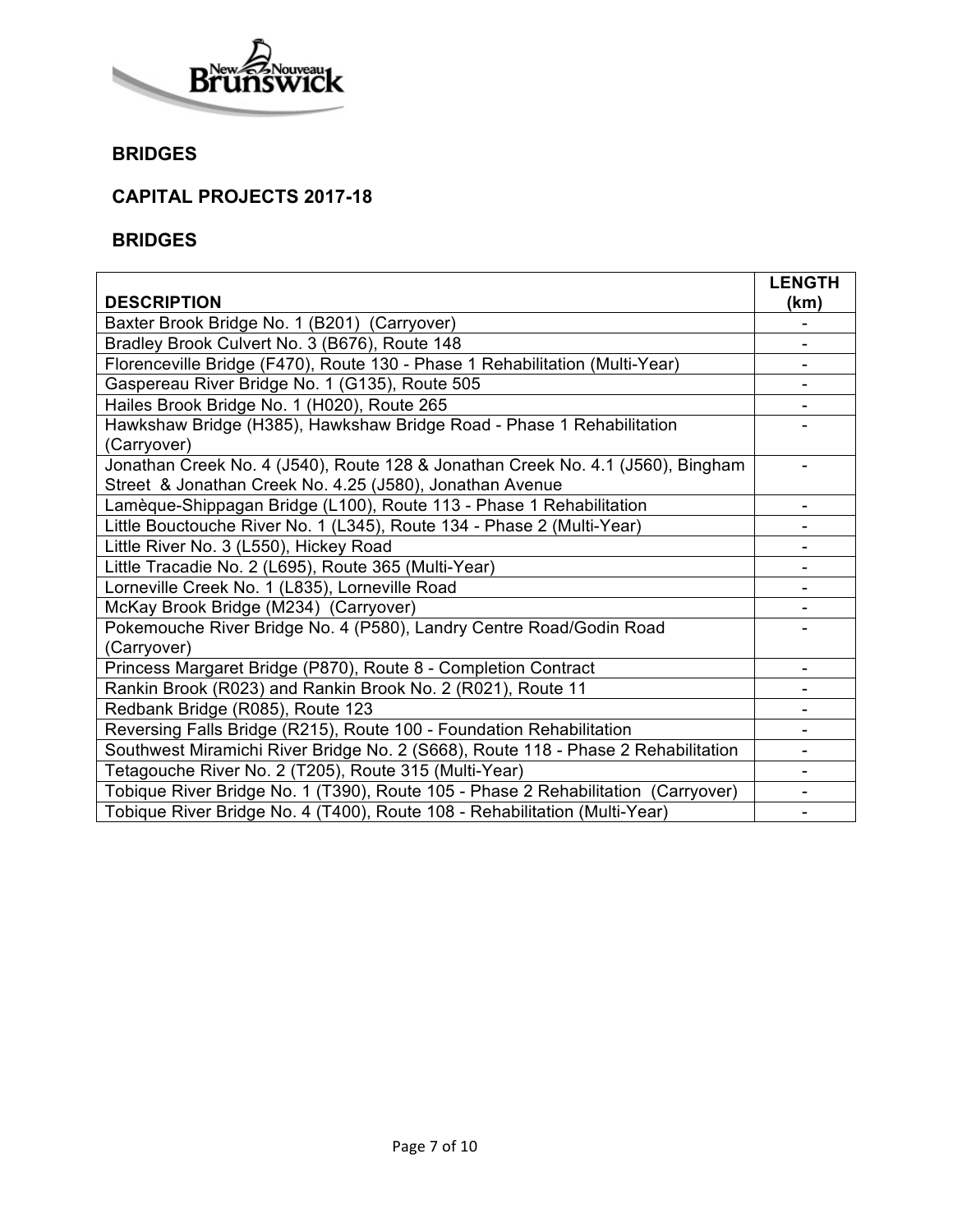

# **STRATEGIC CORRIDORS**

## **CAPITAL PROJECTS 2017-18**

## **STRATEGIC CORRIDOR INVESTMENT PROJECTS**

|                                                             | <b>LENGTH</b> |
|-------------------------------------------------------------|---------------|
| <b>DESCRIPTION</b>                                          | (km)          |
| Barchard Brook No. 1 (B090), Route 895                      |               |
| Burntland Brook (B843), Route 385                           |               |
| Burnt Land Brook No. 1 (B837), Route 8                      |               |
| Porcupine Brook (P700), Route 645                           |               |
| St. Leonard-Van Buren International Bridge (S752), Route 17 |               |
| Tobique River No. 5 (T405), Route 385                       |               |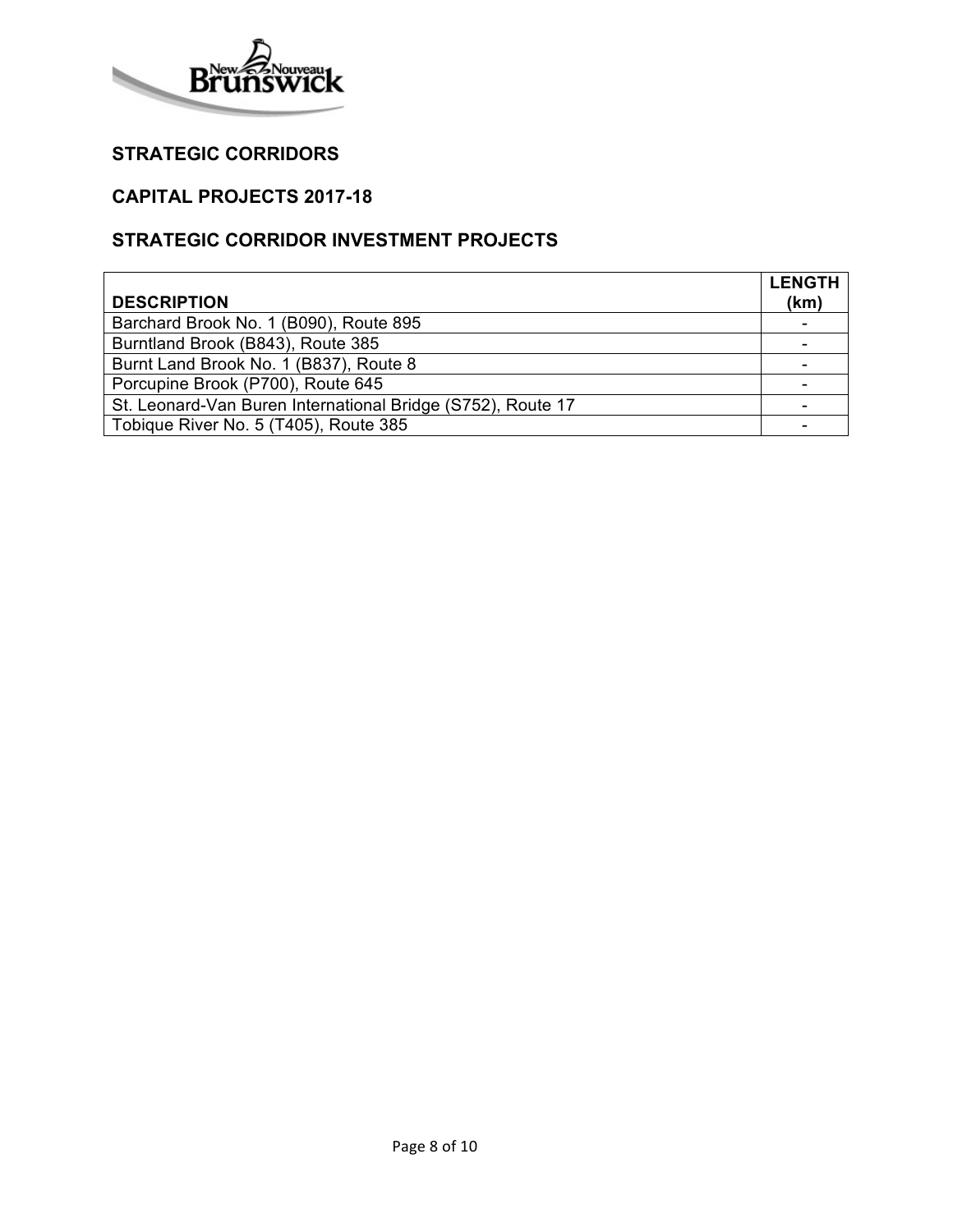

#### **CAPITAL PROJECTS 2017-18**

# **MAJOR PROJECT AREAS**

|                                                                               | <b>LENGTH</b> |
|-------------------------------------------------------------------------------|---------------|
| <b>DESCRIPTION</b>                                                            | (km)          |
| Route 108, Plaster Rock to Renous, Halfway Inn to Fowler Mountain (Grading &  | 27            |
| Paving) (Multi-Year)                                                          |               |
| Route 108, Railway Crossing Area (Grading & Paving)                           | 1.1           |
| Route 108, Railway Crossing Area to Route 395 (Grading & Paving) (Multi-Year) | 2.6           |
| Route 117, Route 126 Roundabout (Multi-Year)                                  |               |
| Route 640 (Hanwell Road), Serenity Lane to Bishop Drive (Grading & Paving)    | 1.0           |